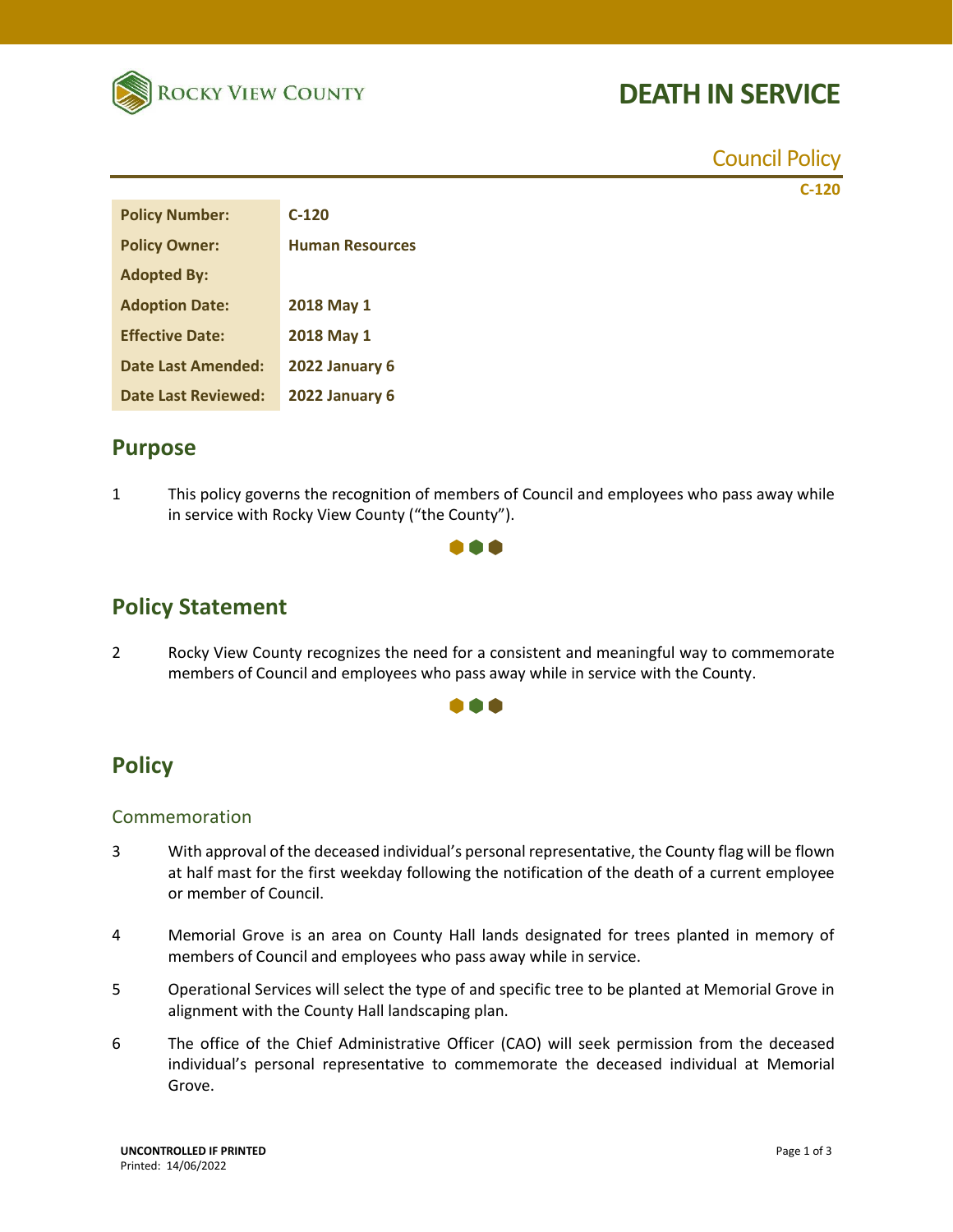

# **DEATH IN SERVICE**

Council Policy

**C-120**

- 7 Commemoration at Memorial Grove includes:
	- (1) a planted tree; and
	- (2) an engraving on the Memorial Grove plaque, including the deceased individual's name and years of service.
- 8 Human Resources will send flowers to the deceased individual's family home or the memorial location, or make a donation in lieu of flowers, according to the direction of the personal representative.

#### Annual Ceremony

- 9 Human Resources will organize an annual tree dedication ceremony for employees and members of Council who passed away the previous year.
- 10 Human Resources will consult the deceased individual's personal representative and receive approval regarding the content of the ceremony.
- 11 County employees preparing speeches for the ceremony will consider the following when selecting the types of personal information to share at the ceremony:
	- (1) the wishes of the deceased individual's personal representative and family;
	- (2) the reliability of the information;
	- (3) the sensitivity of the information;
	- (4) the effect of the disclosure on the individual's reputation;
	- (5) the manner of disclosure;
	- (6) the views expressed by the individual while living; and
	- (7) any reservations expressed by other employees.
- 12 A personal representative may request to pre-approve all speeches and presentations and/or that spontaneous speeches be prohibited at the ceremony.
- 13 Upon approval of the personal representative, invitations to the tree dedication ceremony will be extended to the deceased individual's family, active members of Council, and employees.

#### Expense

- 14 Flowers sent to the deceased individual's family will not cost more than \$150.00, including delivery and GST.
- 15 A donation in lieu of flowers will be no more than \$150.00.